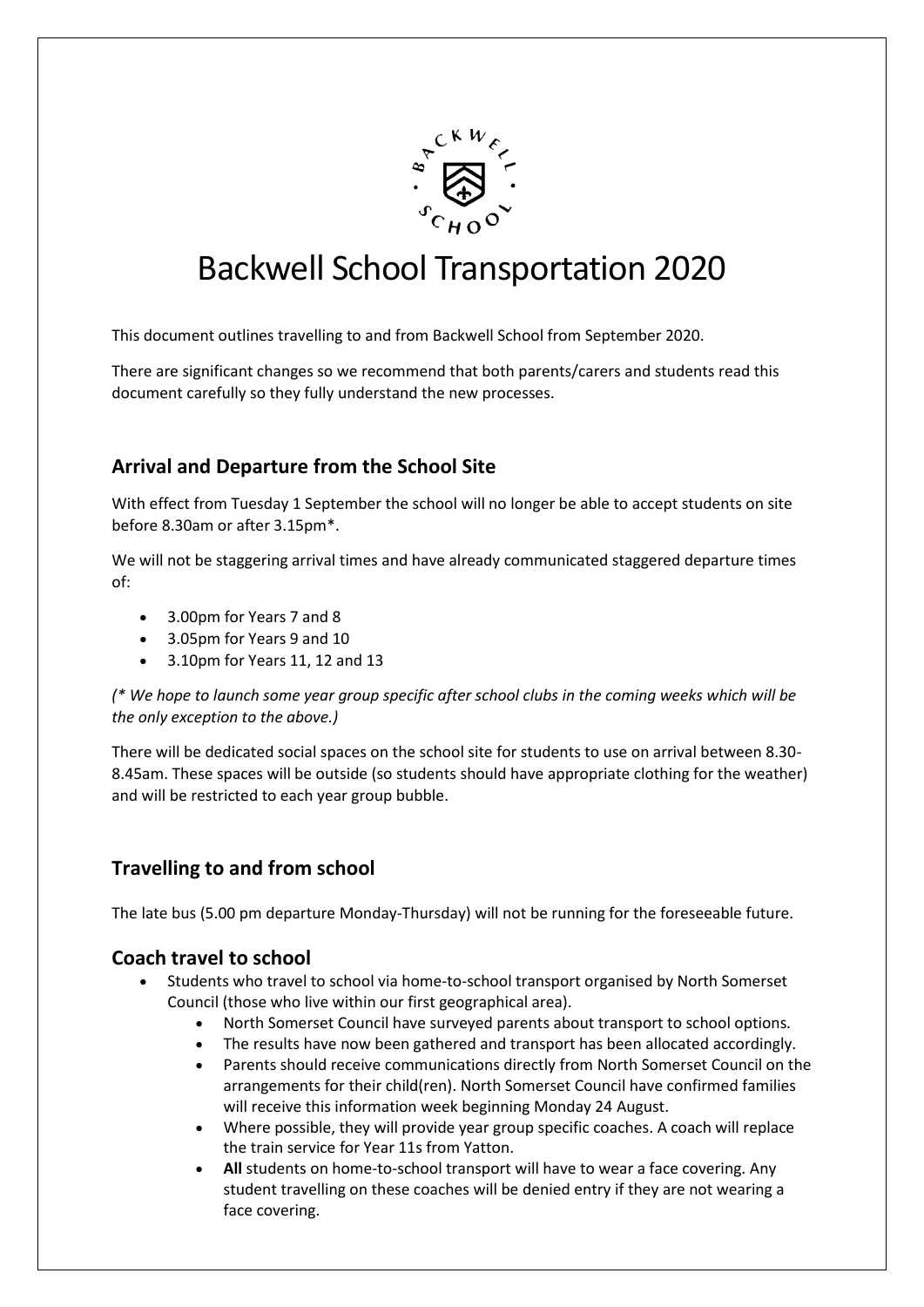- Should parents have any issues/concerns about this provision they need to contact North Somerset Council directly.
- Students who travel to school on school organised coach transport (those living outside of the catchment area, for example Long Ashton and Bristol whose parents pay for a coach seat)
	- A reminder that parents have the legal responsibility to transport their child to school if they live outside of the first geographical area and may like to investigate alternative forms of transport.
	- Regrettably, due to reduced demand and restrictions related to COVID-19, we are unable to run the minibus services this academic year (2020-21). Those parents who had booked a place on this service have been communicated with directly.
	- Parents who responded to our survey requesting a place on a coach (coming from Long Ashton or Bristol) will be contacted directly week commencing 24 August to confirm the specific arrangements for their child(ren) as we are currently able to run this service.
	- Coaches will be zoned/restricted to specific year group bubbles and students will be expected to sit in a specific area of the coach. Students will be told where to wait in the carpark if the coach is delayed
	- **All** students on this mode of transport will have to wear a face covering and will be denied entry if they do not have one.

# **Pedestrians – those who travel to school on foot**

- Students are encouraged to walk to school where possible. This will ease traffic in the local area and demand on public transport.
- Your child should observe social distancing on their walk to school and should not associate with those outside of their year group bubble.
- Parents should speak to their children about road safety prior to them walking to school.
- To limit footfall on Station Road students walking to school via the A370 should use the pedestrian gates alongside the leisure centre to enter the school site.

# **Cyclists**

- Students are encouraged to cycle to school where possible.
- Cyclists must ensure they bring a cycle lock to school and wear a helmet whilst on their bike.
- Students living in Long Ashton have an opportunity to take part in a 'Route Planning Led Ride' coordinated by Lifecycle UK. This will take place on Tuesday 1 September and Wednesday 2 September when the school has INSET days. More details be found on the flyer below or by emailin[g Frances@lifecycleuk.org.uk.](mailto:Frances@lifecycleuk.org.uk) These dates give students an opportunity to practice their cycle route to and from school and this scheme could be rolled out to other locations in future if it proves popular.
- All students coming from the A370 should use the pedestrian gate next to the leisure centre to enter the school site.

# **Pick up and drop off by car**

 With effect from September, cars will not be allowed on site to drop off or collect students. North Somerset Council will be applying traffic enforcement measures on Meadow Close and many of the roads leading off Station Road.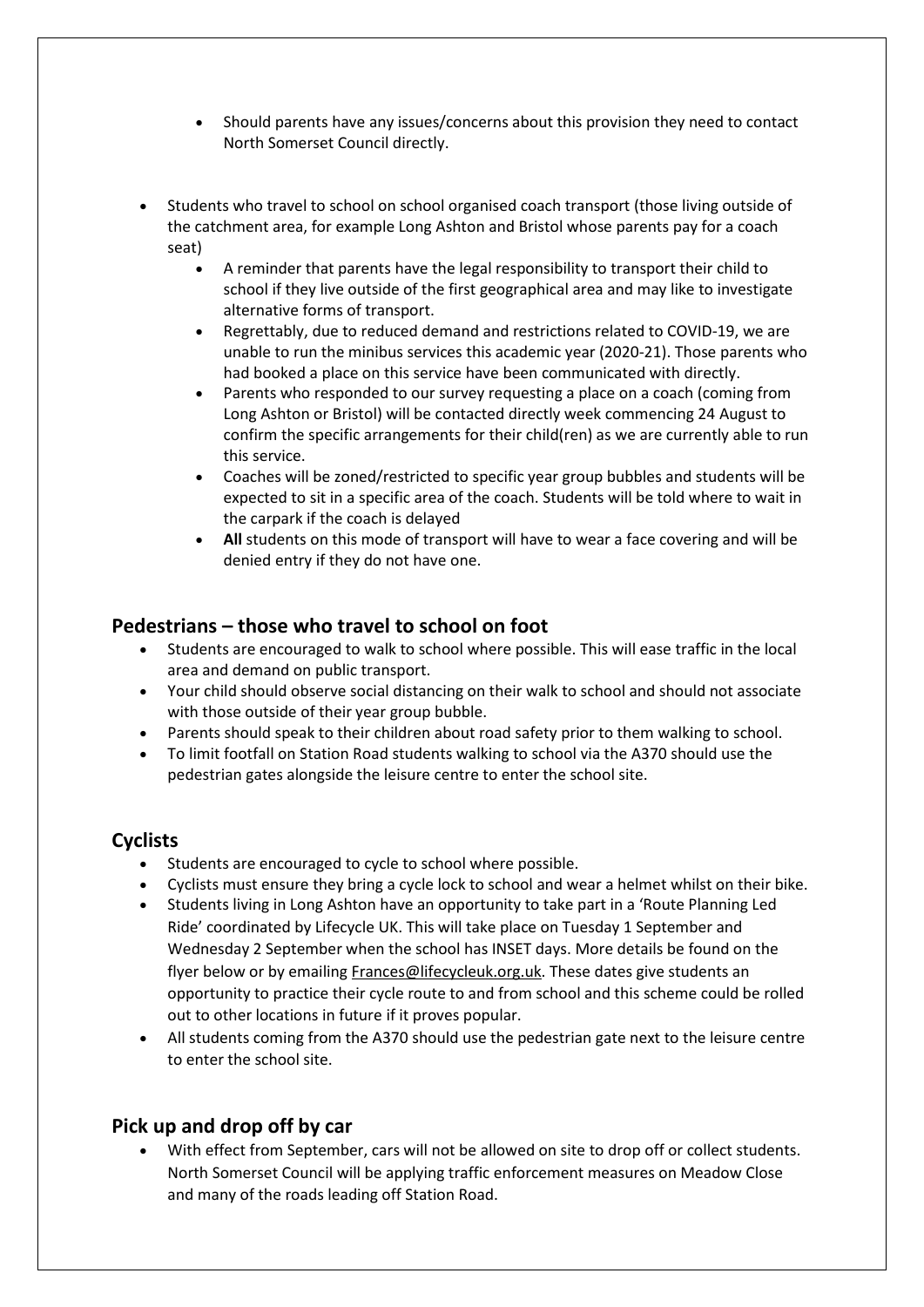#### *Park & Stride:*

We are proud to announce our new collaboration with local businesses. The following two locations will be allowing parents to use their carparks at both morning drop off and afternoon collection times:

- The Rising Sun, West Town Road, BS48 3BH $1$
- Nailsea and Backwell Train Station, Station Road, BS48 3LH

In addition, the following business will allow parents to drop off in the morning only (please do not use for collection):

The George at Backwell, Farleigh Road, BS48 3PG

Students being dropped on the A370 (The Rising Sun and The George) are asked to enter the school via the pedestrian gates next to the Leisure Centre. Only those being dropped at the train station should enter via Meadow Close.

- North Somerset Council is hoping to provide some floor markings on the surrounding pavements to support the flow of pedestrians and to reinforce social distancing.
- Parents must not use the Backwell Leisure Centre car park for collecting and dropping off their children.
- Parents must also be mindful of residents in the local area, please do not park in neighbouring roads to collect your child. Local residents will contact the police if parked vehicles are causing an obstruction or nuisance and you will be liable for a fine if you break traffic enforcement restrictions.

## **Public transport**

- If you choose to transport your child to school via public transport please ensure you check the latest timetables as they may have changed.
- **All** students on public transport will have to wear a face covering.

## **Sixth Form Students**

**.** 

- We have taken the difficult decision to stop sixth form students from parking on site. This is to free up vital car parking spaces for members of staff.
- In the short term, students will be allowed to park in the Leisure Centre car park with a school approved permit. Please contact the Sixth Form Team to apply – places will be limited.

 $1$  Please see final page for details of special offers from the Rising Sun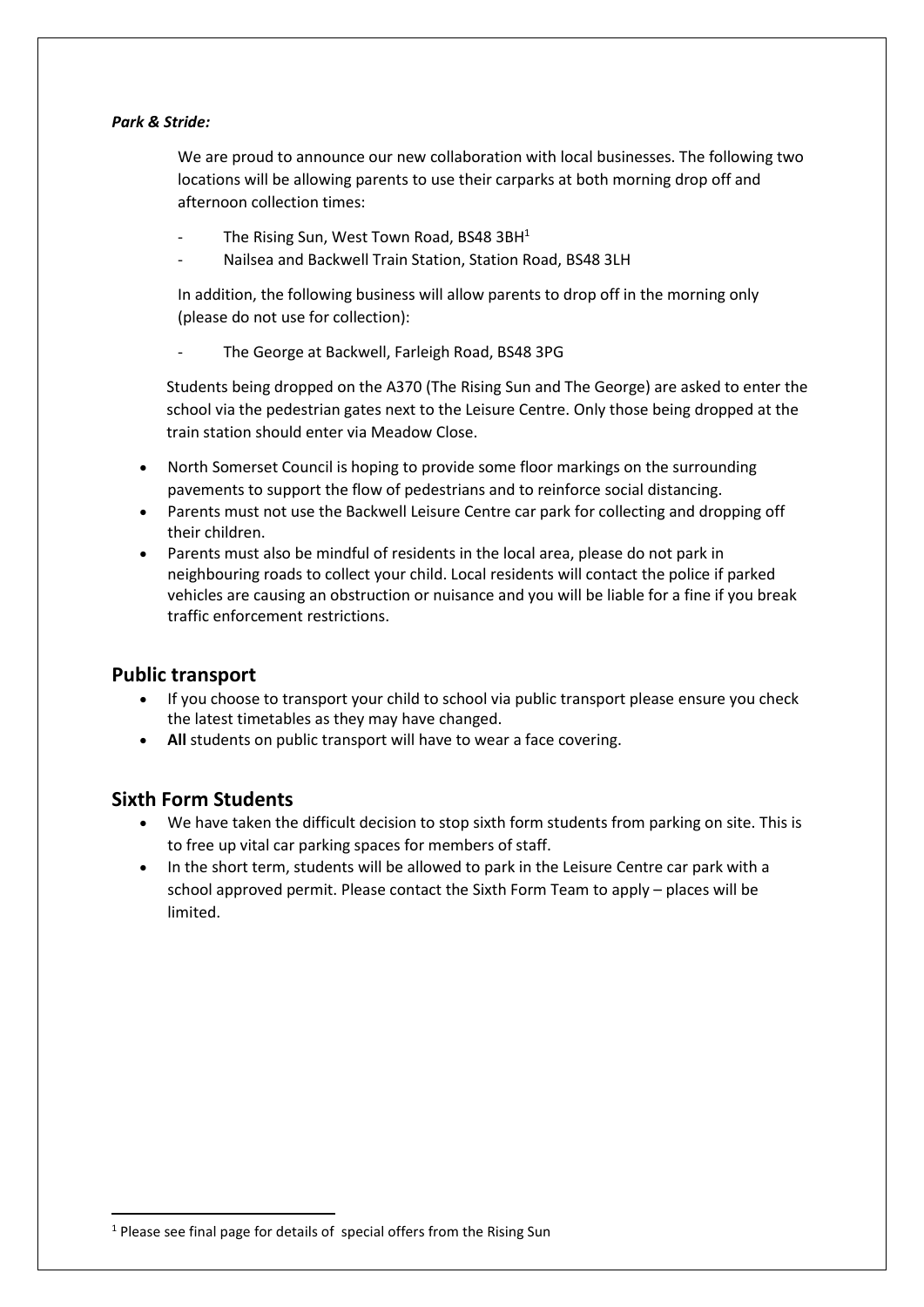# **SPECIAL OFFERS FROM THE RISING SUN**

Our partners at the Rising Sun have kindly extended the following offers in conjunction with the Park & Stride scheme:

7.30 am to 9.30 am – Breakfast offer

20% off all hot drinks and breakfasts





3.00 pm to 5.30 pm – After school offer 20% off all hot drinks and a slice of cake

Both offers are available to all Backwell School parents and carers using the Park & Stride scheme. Students under 18 will be included when they accompany their parent or carer.